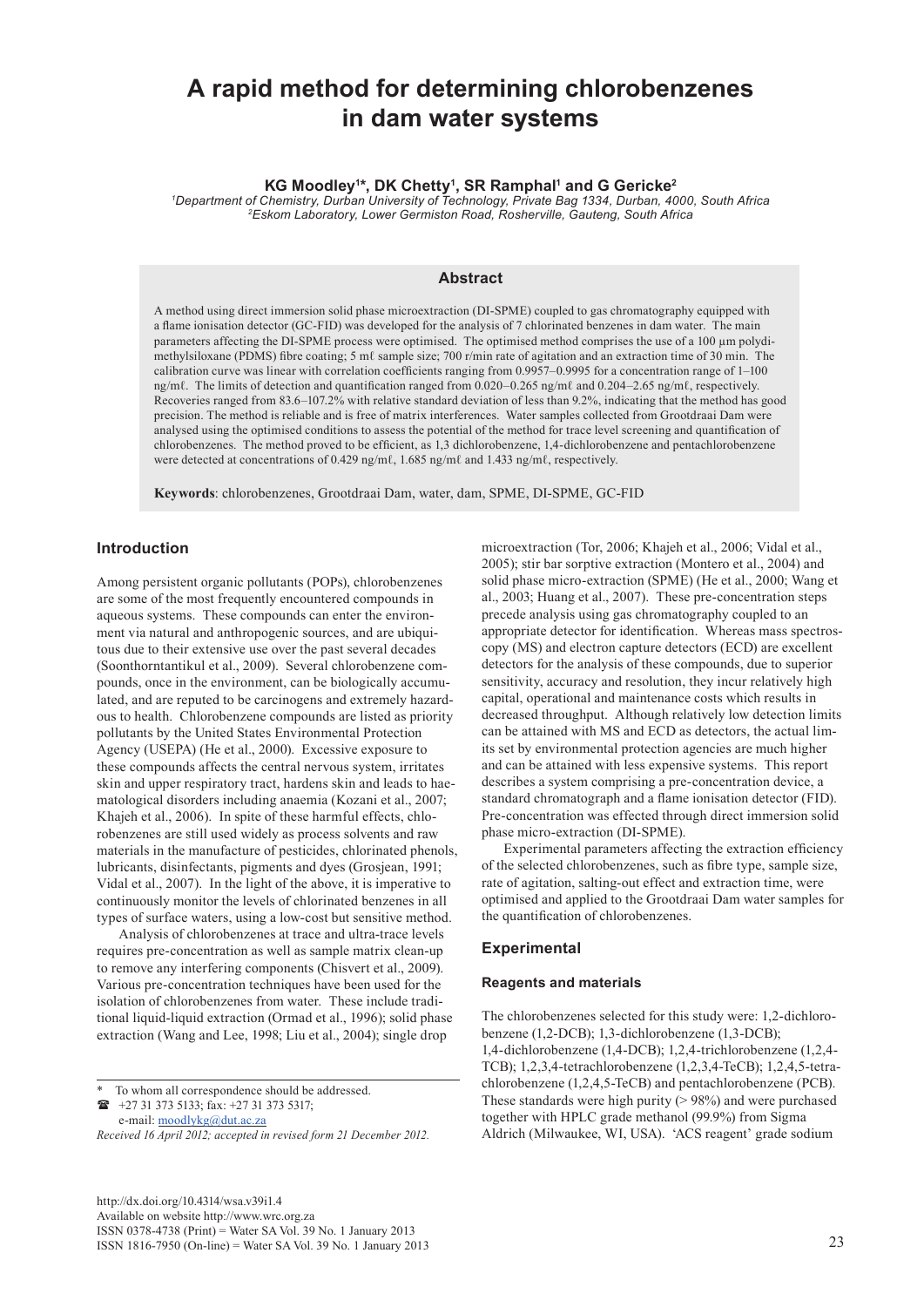

*Figure 1 Grootdraai Dam catchment (Adapted from Strauss, 2006)*

chloride (> 99%) was purchased from Merck Darmstadt, Germany. 100 µm polydimethylsiloxane (PDMS) and 85 µm polyacrylate (PA) SPME fibres were purchased from Supelco (Bellefonte, PA, USA). 1 000 mg stock solutions of individual standards were prepared. A 1 000/ℓ mg/ℓ multi-compound solution was prepared, from which a 100 μg/ℓ working standard was prepared daily by a series of dilutions. All solutions were prepared in methanol and stored under refrigeration at 4 °C. Purified water (18 MΩ cm resistivity) for this study was taken from a Milli-Q water purification system (Millipore, Bedford, MA, USA).

# **Sampling**

Grab samples were taken from the Grootdraai Dam in 1 ℓ Schott bottles, which were subsequently stored under refrigeration at 4°C. The samples were taken at the dam wall and from a depth of approximately 0.5 m. No samples were taken from the point of discharge. The Grootdraai water samples were filtered through a 0.45 µm membrane filter, prior to analysis, to eliminate particulate matter. The Grootdraai Dam is an impoundment on the Vaal River which is situated northeast of Standerton in the province of Mpumalanga, South Africa (locality:  $26^{\circ}54'33.6''S$   $29^{\circ}23'42.5''E$ ) (Van Ginkel, 2001). The dam, built in 1981, has a gross storage capacity of  $364$  million m<sup>3</sup>, surface area of 39 km<sup>2</sup> and an average depth of 27 m. The Grootdraai Dam is upstream of the Vaal Dam, forming part of the Usuthu–Vaal Scheme (Strauss, 2006; Jeleni and Mare, 2007).

With the exception of a small local community, there is limited domestic use of water directly from the dam. The Grootdraai Dam catchment has a surface area of 7 928 km<sup>2</sup> and the major water users are industries and municipalities (Fig. 1) (Strauss, 2006; Van Ginkel, 2001).

# **SPME procedure**

The optimisation of the main parameters influencing an SPME extraction was performed using Millipore water fortified with the seven chlorobenzene isomers. All SPME extractions were performed in 22 mℓ amber glass vials. For a typical experiment, an aliquot of 5 mℓ of Millipore water was fortified with

a mass of 10 ng of each analyte. In the case of the experiments for salting-out effect, 5 ml sodium chloride solutions of 5%. 10%, 15% and 20% (m/v) instead of pure Millipore water were used. To enhance the transfer of analytes to the fibre, agitation was performed using a 2 cm Teflon stir bar, coupled to a magnetic stirrer. The vials were then sealed with screw-type plastic caps containing a PTFE/silicon septum. The SPME manual holder needle was used to penetrate the septum, and the fibre was then directly immersed into the sample solution for a pre-determined time. To enhance exposure of the fibre to the analytes, precaution was taken to ensure that the fibre was exposed to the outside flow of the vortex rather than directly within the vortex. After extraction, the fibre was retracted into the protective needle and removed from the sample vial. Lint free tissue paper was used to remove any water molecules present at the entrance of the protective needle. The protective needle was then used to penetrate the septum of the GC, and the fibre was then exposed to thermal conditions of the injector port for desorption. All samples were freshly prepared minutes before the extraction to reduce/eliminate any losses due to volatilisation or decomposition due to prolonged storage. SPME fibres were conditioned for 30 min every morning and blank fibre injections were performed to assess the presence of any contamination within the fibre.

# **GC parameters**

Analysis was performed with a Shimadzu (Tokyo, Japan) GC–2014 GC–FID system equipped with a SBPX-5 capillary column (30 m  $x$  0.25 mm internal diameter, 0.25  $\mu$ m film thickness). Helium was used as the carrier gas which was passed through an oxygen, moisture and hydrocarbon trap prior to entering the GC. All GC injections were done in the splitless mode and the injector port was equipped with a glass insert for splitless injection. The vent valve of the split outlet was closed for 30 s and then opened fully. The GC conditions were as follows: injector port and FID temperatures were 250°C and 300 °C, respectively; constant column flow rate was 1 mℓ/min; oven temperature programme was 60°C held for 2 minutes, ramped at  $10^{\circ}$ C/min to  $70^{\circ}$ C and held for 4 min, ramped at 5°C/min to 85°C, ramped at 15°C/min to 205°C, ramped at  $25^{\circ}$ C/min 280 $^{\circ}$ C and held for 5 min. The total analysis time was 26 min. All chromatographic data were processed using the GC solution post-run software (Shimadzu, version 2.30).

# **Results and discussion**

# **Optimisation of parameters in the DI-SPME of chlorobenzenes**

Several analytical parameters can be optimised to enhance the extraction efficiency of chlorobenzenes from water using the DI-SPME method. These parameters included SPME fibre coating, sample size, rate of agitation, salting-out effect and extraction time.

#### *SPME fibre coating*

Fibres coated with polyacrylate (PA) and polydimethlylsiloxane (PDMS) were tested for extraction efficiency. The results, depicted in Fig. 1, show that the PDMS-coated fibre gives better extraction for all seven analytes tested. This is also consistent with the fact that PDMS is more non-polar than PA and that the analytes have relatively low polarity. The PDMS fibre was used for the rest of the study.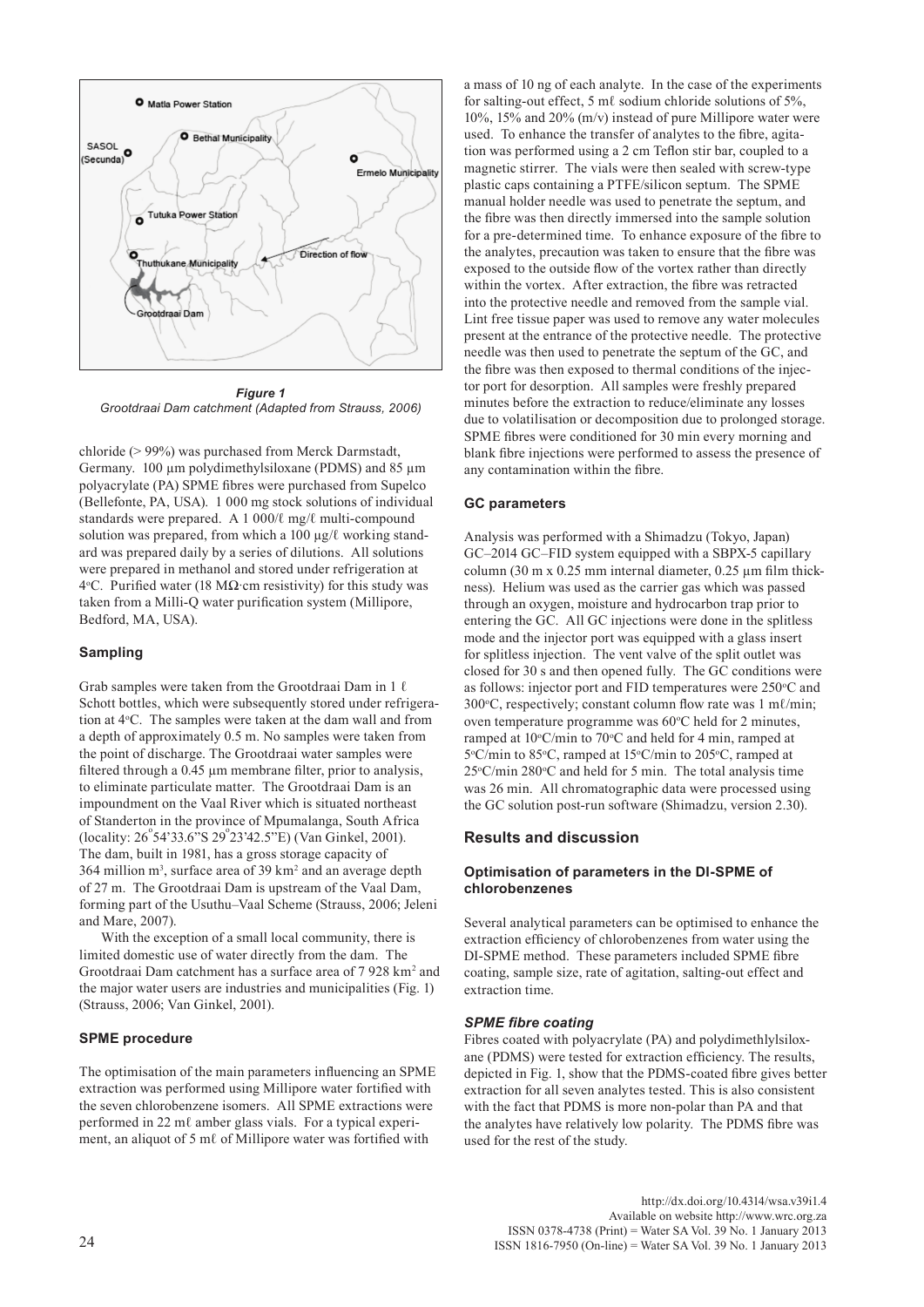

*Figure 2 Extraction efficiencies of the PA and PDMS coating; error bars indicate standard error of experiment (n = 3)*



#### *Figure 3*

*Influence of sample size on extraction efficiency, error bars indicates standard error of experiment (n = 3)*

# *Sample size*

In DI-SPME studies performed on water matrices, such as those of Filho et al. (2010), Lopez-Darias et al. (2010a), Lopez-Darias et al. (2010b), Meng and Anderson, (2010), Li et al. (2009), Luan et al. (2007) and Junior and Re-Poppi (2007), a constant sample size was used while optimising all other parameters. Since this study aimed to take advantage of any enhancement in extraction efficiency, 3 sample volumes (5 mℓ, 10 mℓ and 15 mℓ) were investigated.

Figure 3 shows that superior extraction efficiency was obtained using a sample volume of 5 mℓ. Further increases in sample volume resulted in decreased extraction efficiency. The enhanced extraction efficiency at lower sample volume can be attributed to a larger phase ratio between volume of the fibre coating and sample. In light of the above, a sample size of 5 mℓ was used for the rest of the study.

### *Effect of rate of agitation*

In view of the observation (Pawliszyn, 1997) that equilibration times are dependent on the rate at which the solution is stirred, 4 stir speeds were tested while other parameters were kept constant. The results are shown in Fig. 4. It is evident that a stir speed of 700 r/min resulted in the highest extraction efficiency; while further increase to 1 100 r/min resulted in a decrease in extraction efficiency. Kin (2008) experienced a similar phenomenon, which is due to the vibration of the stir bar and the irregular agitation of the sample at high stir speeds. Furthermore, a stir rate of 1 100 r/min resulted in splashing of sample onto the walls of the glass vial. This could have resulted in the loss of analytes and decreased extraction efficiency. In addition, higher random errors were obtained at higher stir rates, indicating that experiments at this stir speed were a lot more difficult to reproduce, thereby decreasing method precision.



*Figure 4 Influence of rate of agitation on extraction efficiency; error bars indicate standard error of experiment (n = 3)*



*Figure 5 Impact of salting-out effect on extraction efficiency; error bars indicate standard error of experiment (n = 3)*

From Fig. 4, it is apparent that the rate of agitation had a minimum effect on the lower chlorinated benzenes (1,3-DCB, 1,2-DCB and 1,4-DCB, 1,2,4-TCB), while higher stir rates promoted an enhanced extraction efficiency for the higher chlorinated benzenes (1,2,4,5- and 1,2,3,4-TeCB and PCB). This suggests that the rate of mass transfer from the bulk of the sample to the fibre is sufficient for low molecular weight chlorobenzenes at low rates of agitation. The converse is true of high molecular weight chlorobenzenes; therefore a stir speed of 700 r/min was deemed optimum and was used for the rest of the study.

#### *Salting-out effect*

Salt is added, in SPME, with the aim of effecting a modification to the sample matrix. An increase in ionic strength reduces the solubility of some analytes. A concomitant increase in extraction efficiency is expected on the basis that more of the analyte is available for adsorption onto the fibre (Kin, 2008). As such, sodium chloride was added to aqueous samples to attain concentrations (m/v) ranging from 0–20%.

Figure 5 indicates that 5% (m/v) salt concentration had a slight improvement on the extraction efficiency while a further increase in salt concentration resulted in a drastic decrease in extraction efficiency. Ionic strength has a greater effect on analytes which have high water solubility (Santos et al., 1996). Therefore, it is evident that the compounds with higher water solubility (1,2-DCB, 1,3-DCB, 1,4-DCB and 1,2,4-TCB) were extracted to a greater extent  $(9-13%)$ . By contrast, ionic strength had a minimal influence on compounds with lower water solubility (1,2,3,4-TeCB; 1,2,4,5-TeCB and PCB) resulting in a 2–6% enhancement in extraction efficiency. These observations are attributed to the effect of hydration spheres around the salt molecules. These hydration spheres reduce the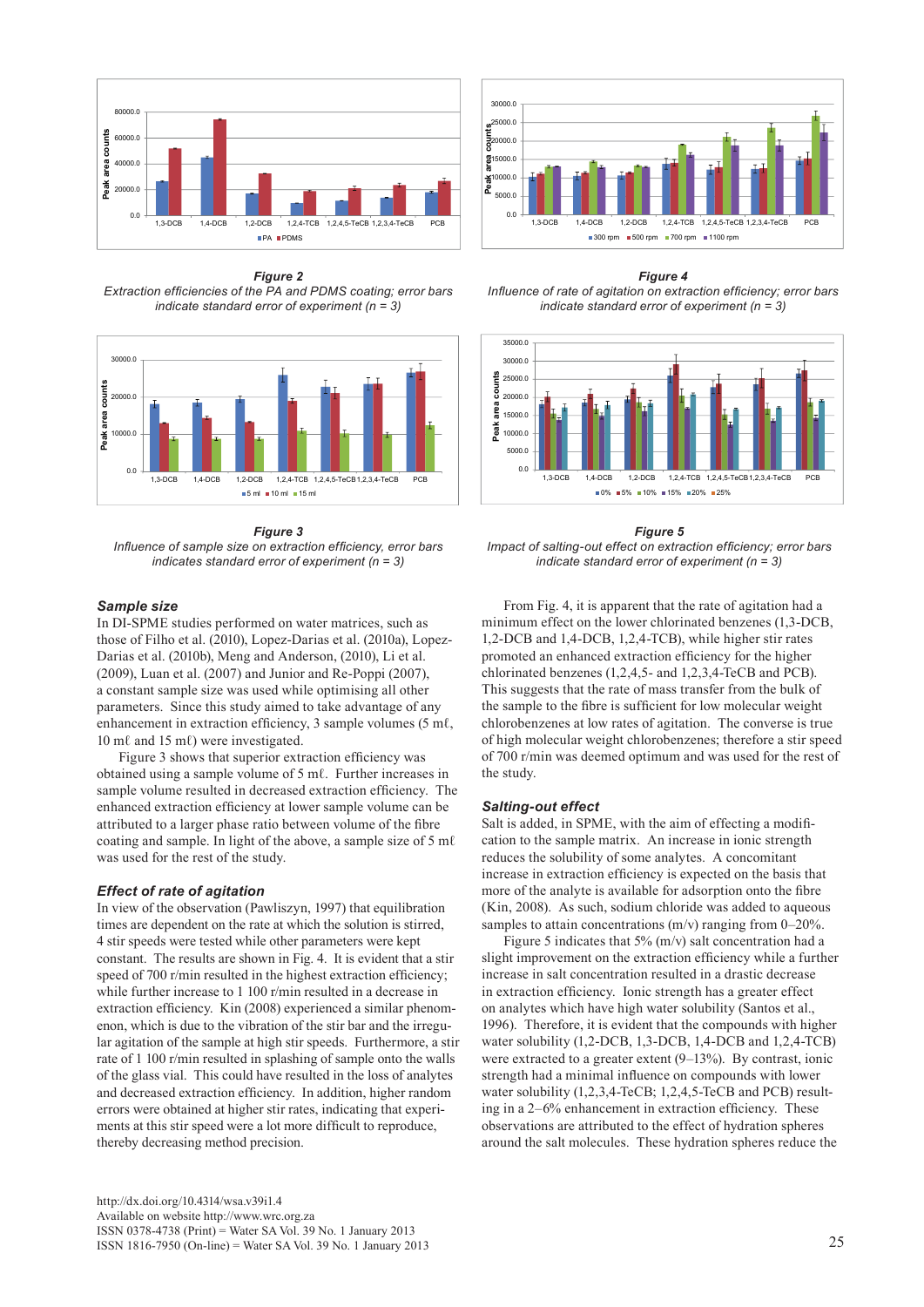

amount of water molecules available to dissolve the analytes, which results in an increased mass transfer of certain analytes into the extraction phase (He et al., 2000; Psillakis, 2002). He et al. (2000) reported an increase in extraction efficiency with ionic strength, in the extraction of chlorobenzenes from river water using HS-SPME. These authors reported an optimum ionic strength of 20% (m/v). In contrast, the optimum ionic strength obtained in this study was 5% (m/v). This discrepancy can be explained in terms of the mode of extraction used. He et al. (2000) used the headspace technique and thus the SPME fibre was not exposed to the ionic species and other interferences in the sample matrix. Since this study used the direct immersion mode the fibre was directly exposed to the ionic species and interferences in the sample matrix. Initially, an increase in extraction efficiency will be experienced (saltingout effect) at lower salt concentrations. However, further increases in salt concentration will result in a decrease in extraction efficiency. This is due to an increase in the interactions between the analytes and the ionic species, which reduces the analyte's ability to move into the extracting phase.

However, an addition of salt resulted in the introduction of several interferences in the sample matrix as can be seen in the chromatogram given as Fig. 6. Although there was no coelution, these interferences would have resulted in a decrease in both the limits of detection and quantification. Since the salting-out effect had a slight effect on the extraction efficiency, it was decided to carry out further experiments without the addition of any salt.

## *Effect of duration of extraction*

SPME is an equilibrium process; therefore it is imperative to determine the time required for each analyte to attain equilibrium with the fibre coating. While maintaining all other

extraction parameters at optimum levels, the duration of extraction was varied from 5 min to 120 min. The results are depicted in Fig. 7.

The equilibration time is defined as the time after which the amount of analyte extracted remains constant (Pawliszyn, 1997). Figure 7 indicates that the DCB isomers attained equilibrium rapidly. 1,2,4-TCB required 30 min to attain equilibrium while 1,2,3,4-TeCB, 1,2,4,5-TeCB and PCB required 60 min. The results indicate that equilibrium times are compound dependent, having a trend of increasing times with increasing degree of chlorination and molecular weight. The chlorobenzene compounds with higher vapour pressures and octanol-water partition coefficients and lower molecular mass attained equilibrium rapidly. To enhance throughput, a 30-min extraction was selected for the rest of this study. It should be noted that by terminating the extraction process prior to equilibration of PCB, 1,2,3,4- and 1,2,4,5-TeCB being attained, reduced method reproducibility can be anticipated. This occurs during 'pre-equilibrium' of analytes. Small changes in time result in large change in the amounts of analytes adsorbed (Vas and Vekey, 2004).

#### **Validation of the optimised DI-SPME method**

A newly-developed analytical method needs to be validated to determine its suitability for the intended application. The figures of merit of the validation experiments are shown in Table 1.

# *Linearity*

The linearity of the analytical method was determined within an analyte mass range of 1–100 ng/mℓ. The *R*<sup>2</sup> -values of the analytes ranged from 0.9957–0.9995 (Table 1). This indicates good linearity of the optimised method as there is a linear relationship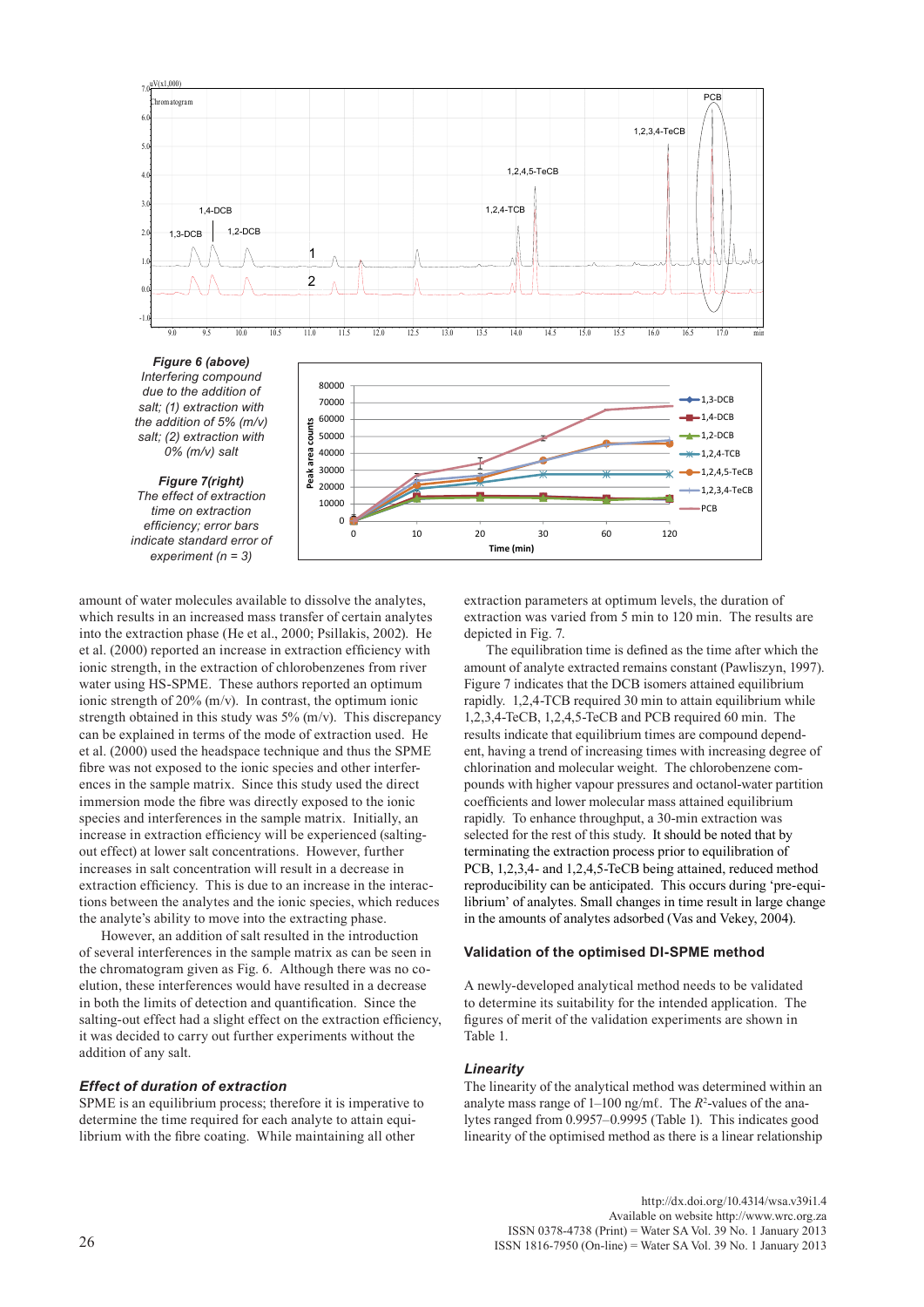| Table 1<br>Figures of merit obtained during method validation |                                          |                            |                     |                        |                                   |                                                              |                                                                        |                                          |  |  |
|---------------------------------------------------------------|------------------------------------------|----------------------------|---------------------|------------------------|-----------------------------------|--------------------------------------------------------------|------------------------------------------------------------------------|------------------------------------------|--|--|
| Compound                                                      | Linearity <sup>®</sup><br>$(R^2$ -value) | <b>LOD</b><br>$(nq/m\ell)$ | LOQ<br>$(nq/m\ell)$ | $Recovery^b$<br>$(\%)$ | $%$ RSD <sup><math>b</math></sup> | <b>WHO</b><br><b>Guidelines</b> <sup>c</sup><br>$(ng/m\ell)$ | <b>USEPA Drinking</b><br>Water Guidelines <sup>d</sup><br>$(ng/m\ell)$ | LOD <sup>e</sup><br>(ng/m <sub>e</sub> ) |  |  |
| $1,3-DCB$                                                     | 0.9987                                   | 0.0204                     | 0.2048              | 105.6                  | 2.2                               |                                                              |                                                                        |                                          |  |  |
| $1,4$ -DCB                                                    | 0.9957                                   | 0.0429                     | 0.4293              | 102.4                  | 1.9                               | 300                                                          | 75                                                                     | 0.1                                      |  |  |
| $1.2-DCB$                                                     | 0.9995                                   | 0.0219                     | 0.2193              | 101.4                  | 5.6                               | 1 000                                                        | 600                                                                    | 0.1                                      |  |  |
| $1,2,4$ -TCB                                                  | 0.9984                                   | 0.2650                     | 2.650               | 93.4                   | 0.6                               |                                                              | 70                                                                     | 0.5                                      |  |  |
| $1,2,4,5$ -TeCB                                               | 0.9966                                   | 0.0910                     | 0.9105              | 83.6                   | 9.2                               |                                                              |                                                                        |                                          |  |  |
| $1,2,3,4$ -TeCB                                               | 0.9975                                   | 0.0730                     | 0.7305              | 102.8                  | 0.5                               |                                                              |                                                                        |                                          |  |  |
| <b>PCB</b>                                                    | 0.9996                                   | 0.0720                     | 0.7203              | 107.2                  | 7.2                               |                                                              |                                                                        |                                          |  |  |

*a – Five-point linear range (1, 10, 25, 50, 100 ng/mℓ)* 

 $b - n = 3$ ; spiking level 5 ng/ml

*c – WHO, 2011*

*d – USEPA, 2003*

*e – Limit of detection obtained from Zhao et al. (2009)*



*Figure 8 (a) Dam sample fortified with 5 ng/mℓ of each analyte; (1) 1,3-DCB; (2) 1,4- DCB; (3) 1,2-DCB; (4) 1,2,4-TCB, (5) 1,2,4,5-TeCB; (6) 1,2,3,4-TeCB; (7) PCB; (b) Dam sample blank*

between analyte mass and detector response within the range of trace concentration levels. He et al. (2000) reported correlation coefficients of greater than 0.9910 for each analyte, at a linear- $\frac{1}{2}$  ity range of 0.2–20 ng/mℓ using HS-SPME coupled to GC-MS. This study produced slightly improved correlation coefficients, of greater than 0.9957, over a wider concentration range, indicating that there is a more accurate mathematical relationship between detector response and analyte concentration.

# *Limits of detection and quantification*

As generally accepted, the LOD was taken to be the concentration of analyte which yielded a signal to noise ratio of 3, and the LOQ as the concentration of analyte which yielded a signal to noise ratio of 10. Table 1 shows the LOD and LOQ obtained for each analyte. Furthermore, the LOQs obtained in this study are well below the regulatory limits of the World Health Organisation (WHO) and USEPA drinking water guidelines. This indicates that the LOQs obtained in this study are well

[http://dx.doi.org/10.4314/wsa.v39i1.4](http://dx.doi.org/10.4314/wsa.v37i4.18)  Available on website http://www.wrc.org.za ISSN 0378-4738 (Print) = Water SA Vol. 39 No. 1 January 2013 ISSN 1816-7950 (On-line) = Water SA Vol. 39 No. 1 January 2013 27

within the levels required for trace concentration analysis and s. He et al. (2000) reported correlation are suitable for the routine analysis of chlorobenzenes in drinking water.

# *Recovery experiments*

Recovery experiments were performed to determine the efficiency of the method for the extraction of chlorobenzene from the Grootdraai Dam water samples, as well as to investigate the presence of any matrix interferences. The optimised method was initially applied to 5 mℓ of water collected from the Grootdraai Dam. The chromatogram in Fig. 8a indicates the presence of 1,3-DCB, 1,4-DCB and PCB. The optimised method was then applied to 5 mℓ of Grootdraai Dam water which was fortified with 10 ng/mℓ of each analyte (Fig. 8b). The average recoveries obtained in this study were within acceptable limits ranging between 83.6% and 107.32% with RSD values of less than 10%. This indicates that the optimised method is quantitative, free of any matrix interferences and has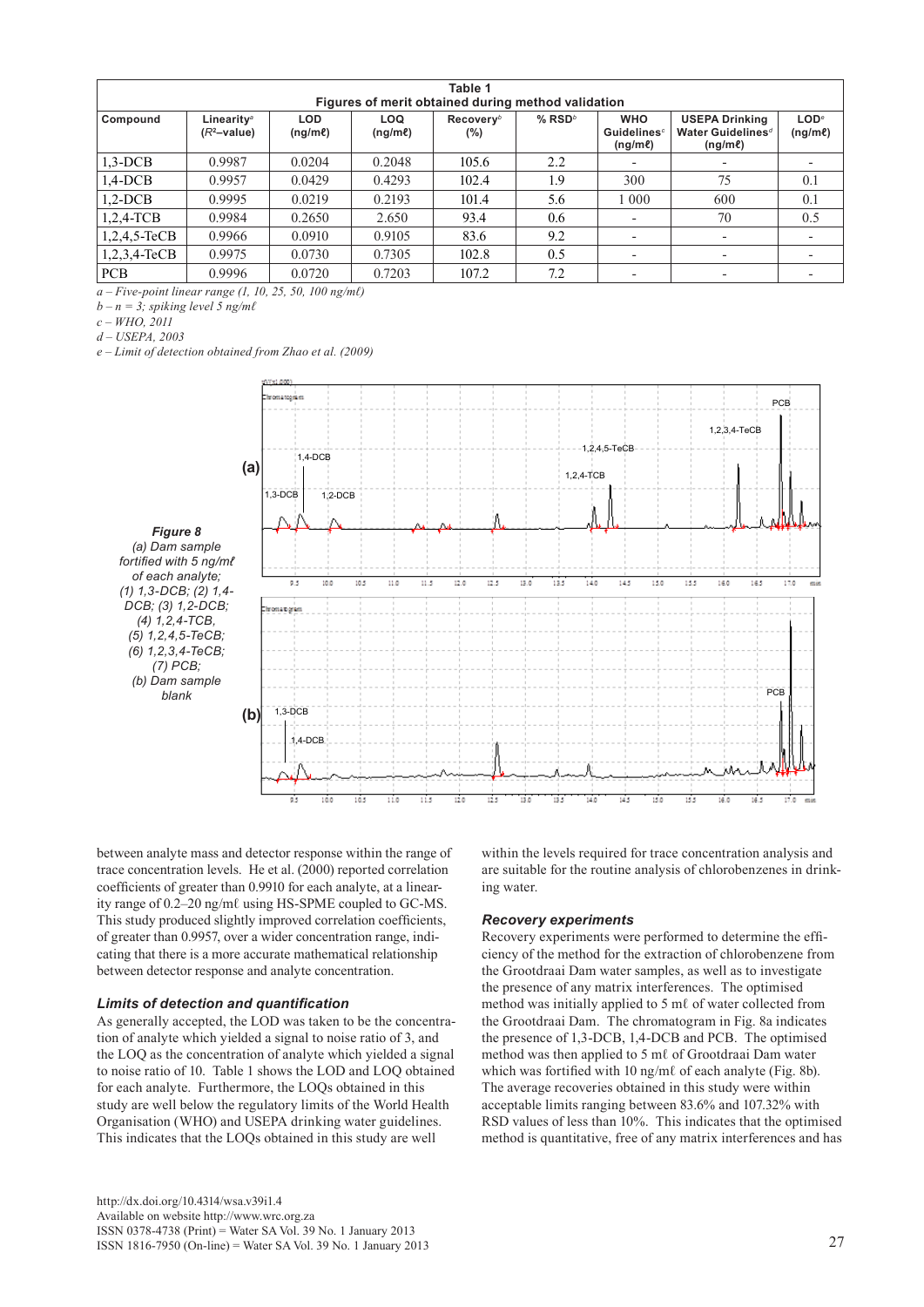| Table 2<br><b>Comparisons with other studies</b> |                                                     |                                    |                                                                                                                                         |  |  |  |  |  |
|--------------------------------------------------|-----------------------------------------------------|------------------------------------|-----------------------------------------------------------------------------------------------------------------------------------------|--|--|--|--|--|
| Reference                                        | Sample preparation and detection<br>method          | <b>Extraction</b><br>time<br>(min) | Number of analytes,<br>Linear range (ng/me),<br>Range of recoveries,<br>% Relative standard deviation<br>Limit of detection ( $nq/m$ e) |  |  |  |  |  |
| Vidal et al. $(2005)$                            | Single drop micro-extraction<br>$(SDME)$ :<br>GC-MS | 5                                  | 10, 0.2–50, 97% mean, 2.1–13.2%, 0.003–0.031                                                                                            |  |  |  |  |  |
| Vidal et al. (2007)                              | Micro-wave assisted headspace<br>(HS)-SDME; HPLC    | $10 - 20$                          | 8, not specified, 99% mean, 2.3–8.3%, 0.016–0.039                                                                                       |  |  |  |  |  |
| Li et al. $(2010)$                               | Novel SPME coating; GC-ECD                          | 15                                 | 7, not specified, 91% mean, 2.1–4.9%, 0.00032<br>$-0.00225$                                                                             |  |  |  |  |  |
| Bagheri and Aghakhani<br>(2011)                  | Novel nanofibre coating – HS-SPME<br>: $GC-MS$      | Not<br>specified                   | not specified, $0.050-1$ , $94-102\%$ , $3-8\%$ , $0.010$                                                                               |  |  |  |  |  |
| Zhao et al. $(2009)$                             | SDME, FC-FID                                        | 20                                 | $5, 1-1000, 88.9-110.9\%$ , $7.73-12.39\%$ , $0.1-0.5$                                                                                  |  |  |  |  |  |
| This study $(2012)$                              | Direct immersion SPME GC-FID                        | 30                                 | $7, 1-100, 83.6-107.2\%$ , 0.5-9.2 $\%$ , 0.020-0.265                                                                                   |  |  |  |  |  |

| Table 3<br>Water use trends for the Grootdraai Dam<br>(Adapted from Strauss, 2006) |                   |                   |  |  |  |  |  |
|------------------------------------------------------------------------------------|-------------------|-------------------|--|--|--|--|--|
| User                                                                               | Demand<br>$m^3/a$ | Return<br>$m^3/a$ |  |  |  |  |  |
| Irrigation                                                                         | 321 500           |                   |  |  |  |  |  |
| Power Station A                                                                    | 47 420 000        |                   |  |  |  |  |  |
| Power Station B                                                                    | 53 838 000        |                   |  |  |  |  |  |
| Industry A                                                                         | 91 250 000        | 4 015 000         |  |  |  |  |  |
| Municipality A                                                                     | 3 600 000         | 1982 124          |  |  |  |  |  |
| Municipality B                                                                     | 5 420 250         | 3 011 250         |  |  |  |  |  |
| Thuthukane Township                                                                | 1 427 556         | 642 400           |  |  |  |  |  |

good repeatability. However, raw water samples, having interfering compounds such as humic and fulvic acids, may require additional clean-up procedures to improve the efficiency of the pre-concentration technique.

# **Comparisons with literature reports**

The data from 5 reports published in journals have been tabulated in Table 3 to indicate the relative rank and value of the method reported herein compared with reputedly more sophisticated and sensitive methods. Although the LODs for the GC-FID method are much higher, relative to the studies listed Table 3 (Vidal et al., 2005; Vidal et al., 2007; Li et al., 2010; Bagheri and Aghakhani, 2011), it is worth noting that these LODs are adequate for monitoring samples to assess compliance with regulatory limits specified in international standards and guidelines (WHO in this case). In addition, the GC-FID is easy to use and is relatively inexpensive. However, upon comparison with a study using a similar detection system coupled to HS-SDME (Zhao et al., 2009), the LOD obtained in this study for 1,4-DCB, 1,2-DCB and 1,2,4-DCB is 1.9–4.6-fold lower. Additionally, the method presented in this study offers a higher degree of precision. This indicates that the DI-SPME method developed in this study is superior to the HS-SDME method of pre-concentration.

# **Occurrence of chlorobenzenes in the Grootdraai Dam**

Three chlorobenzene isomers were detected in the Grootdraai Dam. These included 1,3-DCB; 1,4-DCB and PCB, at

concentrations of 0.429 ng/mℓ, 1.685 ng/mℓ and 1.433 ng/mℓ, respectively. The major water users of the Grootdraai Dam are industries and municipalities (Table 2).

The contamination by chlorobenzene isomers in the Grootdraai Dam could be due to agricultural chemical run-off, indiscriminate discharge of effluent from chemical industries, air emissions during chemical manufacturing, return flow from wastewater treatment plants or disposal of materials containing these compounds within the catchment of this impoundment. 1,3-DCB and 1,4-DCB are commonly used in the manufacture of pesticides, indicating that agricultural activities within the catchment which use these pesticides are a possible source (McPherson et al., 2002). Various environmental influences, particularly stormwater run-off, can mobilise the chlorobenzenes which will ultimately enter the waterways emptying into the Grootdraai Dam through surface runoff.

The occurrence of PCB in the Grootdraai Dam is quite noteworthy, as there is currently no large-scale use and commercial production of the chemical. However, since PCB is produced in small quantities during the chlorination of benzenes, one can anticipate the presence of PCB when DCB is detected. Historically, PCB has been used in the manufacture of fungicides, and, more recently, as a flame retardant. This could indicate past PCB contamination, which has been remobilised through environmental processes, and eventually entered and accumulated in the Grootdraai Dam.

Domestic and industrial discharge could also be a source of chlorobenzenes. These compounds can be introduced into the Grootdraai Dam via return flows from wastewater treatment plants within the catchment. 1,4-DCB is used in common household products such as air fresheners, moth balls and urinal deodorisers. These chlorobenzene compounds are also common components of industrial degreasing solvents (McPherson et al., 2002). Negligent and poor waste disposal protocols at both domestic and industrial level can lead to contamination. The major industries in the Grootdraai catchment are are the Matia and Tutuka power stations and Sasol, Secunda. Table 2 indicates that both power stations have a zero-discharge policy; as a result, contamination is negligible. Sasol, as well as the Thutukane, Bethal and Ermelo Municipalities, are the main contributors to the return flow into the Grootdraai Sam. As a result, one cannot rule out these as possible sources of chlorobenzene contamination.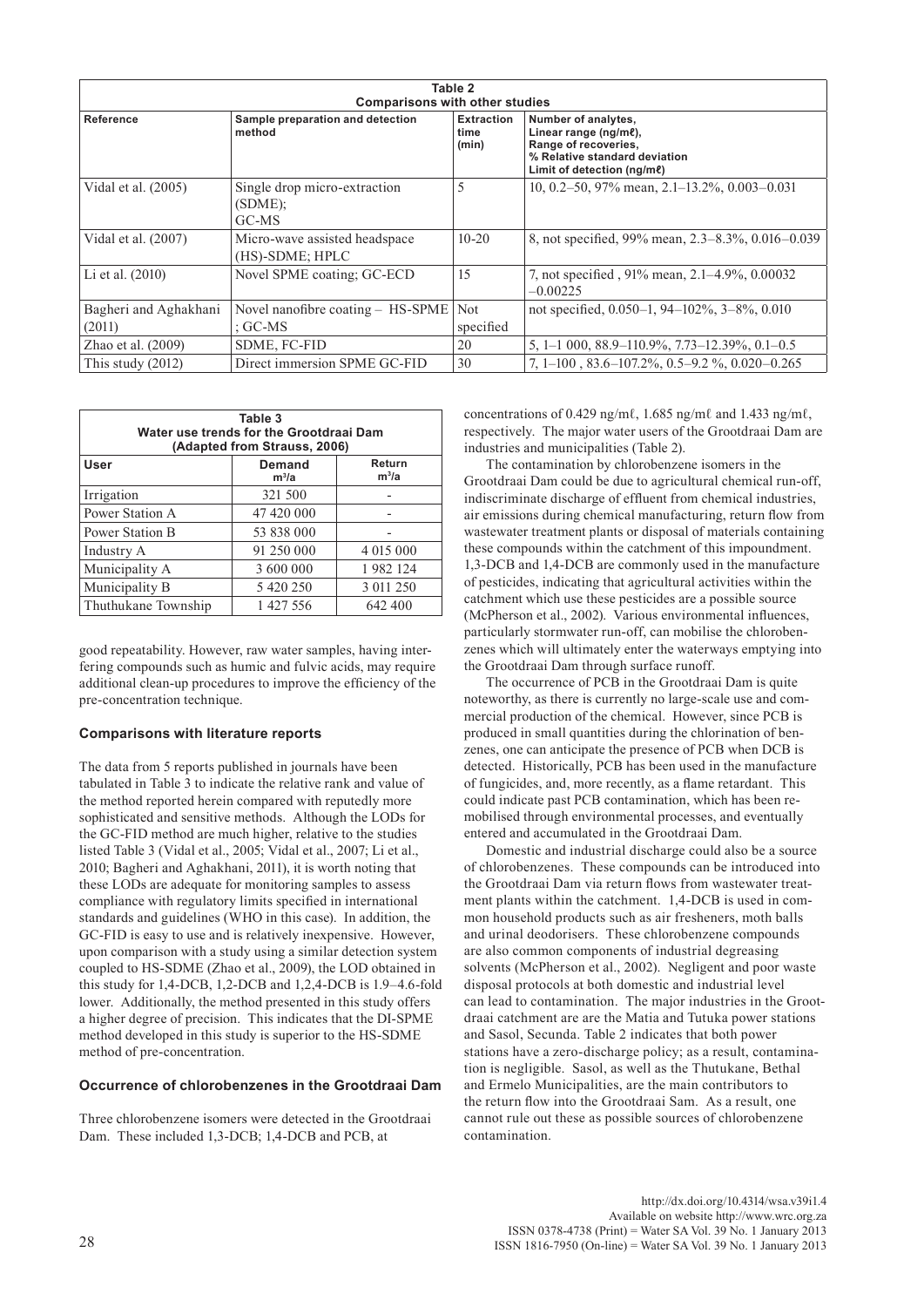## *Comparison to drinking water guidelines*

The South African Drinking Water Standard (SANS) 241:2005 for drinking water does not regulate any of the detected chlorobenzenes. The SANS 241:2005 is derived from the World Health Organisation (WHO) Guidelines for drinking water quality. The SANS 241:2005 standard indicates that, for the organic determinants which are not listed, one should refer to the WHO Guidelines for drinking water for comparative purposes (DWAF, 2005). The WHO has set a health-based guideline value of 300 ng/mℓ for 1,4-DCB (WHO, 2011). This indicates that the level of 1,4-DCB within the Grootdraai Dam (1.685 ng/mℓ) is well within the WHO guideline and does not pose a significant health risk. Since WHO has not derived a health-based guideline for the other two isomers detected in this study; a health risk assessment cannot be derived.

# **Conclusions**

The results show that the technique of immersing the SPME fibre coupled with analysis by GC-FID is viable for routine monitoring of dam water samples for the presence of chlorinated benzenes. Furthermore, it is adequate to detect the limits set for two of the three chlorobenzenes regulated by the USEPA and for one of the two chlorobenzenes listed by the WHO. Furthermore, the optimised DI-SPME method produced lower LODs than the HS-SDME. An added advantage of this method is that it is relatively cheap and easy to use. It should therefore be of service to organisations which monitor their drinking water, as well as source water, for levels of chlorobenzenes, in order to ensure public health protection and safety of its customers.

# **Acknowledgements**

Mr Jimmy Chetty is thanked for technical assistance and Eskom and DUT for financial support.

# **References**

- BAGHERI H and AGHAKHANI A (2011) Novel nanofibre coatings prepared by electrospinning technique for headspace solid-phase microextraction of chlorobenzenes from environmental samples. *Anal. Methods* **3** 1284–1289.
- CHISVERT A, ROMAN IP, VIDAL L and CANALS A (2009) Simple and commercially readily-available approach for the direct use of ionic liquid based single drop micro-extraction prior to gas chromatography: Determination of chlorobenzenes in real water samples as model analytical application. *J. Chromatogr. A* **1216**  1290–1295.
- DWAF (DEPARTMENT OF WATER AFFAIRS AND FORESTRY, SOUTH AFRICA) (2005) Drinking water quality management guide for water services authorities. Version: September 2005. Department of Water Affairs and Forestry, Pretoria.
- FILHO AM, DOS SANTOS FN and PEREIRA PAP (2010) Development, validation and application of a method based on DI-SPME and GC-MS for the determination of pesticides of different chemical groups in surface and groundwater samples. *Microchem. J.* **96** 139–145.
- GROSJEAN D (1991) Atmospheric fate of toxic aromatic compounds. *Sci. Total Environ.* **100** 367–414.
- HE Y, WANG Y and LEE HK (2000) Short communication: Trace analysis of ten chlorinated benzenes in water by headspace solidphase microextraction. *J. Chromatogr. A* **874** 149–154.
- HUANG Y, YANG YC and SHU YY (2007) Analysis of semi-volatile organic compounds in aqueous samples by microwave-assisted headspace solid-phase microextraction coupled with gas-chromatography-electron capture detection. *J. Chromatogr. A* **1140** 35–43.

[http://dx.doi.org/10.4314/wsa.v39i1.4](http://dx.doi.org/10.4314/wsa.v37i4.18) 

Available on website http://www.wrc.org.za

ISSN 0378-4738 (Print) = Water SA Vol. 39 No. 1 January 2013 ISSN 1816-7950 (On-line) = Water SA Vol. 39 No. 1 January 2013 29

- JELENI A and MARE H (2007) Orange River integrated water resources management plan: Review of existing infrastructure in the Orange River Catchment. Report by WRP Consulting Engineers, Jeffares and Green, Sechaba Consulting, WCE (Pty.) Ltd. and Water Surveys Botswana (Pty.) Ltd., November 2007.
- JUNIOR JLR and RE POPPI N (2007) Determination of organochlorine pesticides in groundwater samples using solid phase microextraction by gas chromatography-electron capture detection. *Talanta* **72** (5) 1833–1841.
- KHAJEH M, YAMINI Y and HASSAN J (2006) Trace analysis of chlorobenzenes in water samples using headspace solvent microextraction and gas chromatography/electron capture detection. *[Talanta](http://www.sciencedirect.com/science/journal/00399140)* **69** (5) 1088–1094.
- KIN CM (2008) Development and validation of a solid phase microextraction method for simultaneous determination of pesticide residues in fruits and vegetables by gas chromatography. PhD thesis, Faculty of Science, University of Malaya, Malaysia.
- KOZANI RR, ASSADI Y, SHEMIRANI F, HOSSEINI MRM and JAMALI MR (2007) Part-per-trillion determination of chlorobenzenes in water using dispersive liquid–liquid microextraction combined gas chromatography–electron capture detection. *Talanta* **72** 387–393.
- LI Q, WANG X and YUAN D (2009) Preparation of solid phase microextraction fibre coated with single-walled carbon nanotubes by electrophoretic deposition and its application in extracting phenols from aqueous samples. *J. Chromatogr. A* **1216** (9) 1305–1311.
- LI XJ, Y CW, HUO XL and ZENG Z (2010) Solid-phase microextraction using a diglycidyloxycalix[4]arene coated fibre combined with gas chromatography: very simple, rapid and sensitive method for the determination of chlorobenzenes in water. *Microchimica Acta* **168** 161–167.
- LIU G, WANG J, ZHU Y and ZHANG X (2004) Application of multiwalled carbon nanotubes as a solid phase sorbent for chlorobenzenes. *Anal. Lett.* **37** (14) 3085–3104.
- LOPEZ-DARIAS J, PINO V, ANDERSON JL, GRAHAM CM and AFONSO AM (2010a) Determination of water pollutants by direct immersion solid phase microextraction using polymeric ionic liquid coatings. *J. Chromatogr. A* **1217** (8) 1236–1243.
- LOPEZ-DARIAS J, PINO V, MENG Y, ANDERSON JL and AFONSO AM (2010b) Utilization of a benzyl functionalized polymeric ionic liquid for the sensitive determination of polycyclic aromatic hydrocarbons; parabens and alkyphenols in waters using solid phase microextraction coupled to gas chromatography-flame ionization detection. *J. Chromatogr. A* **1217** (46) 7189–7197.
- LUAN T, FANG S, ZHONG Y, LIN L, CHAN SMN, LAN C and TAM NFY (2007) Determination of hydroxyl metabolites of polycyclic aromatic hydrocarbons by fully automated solid phase microextraction derivatization and gas chromatography–mass spectroscopy. *J. Chromatogr. A* **1173** (1–2) 37–43.
- McPHERSON CA, TANG A, CHAPMAN PM, TAYLOR LA and GORMICAN SJ (2002) Toxicity of 1,4-dichlorobenzene in sediments to juvenile polychaete worms. *[Mar. Pollut. Bull.](http://www.sciencedirect.com/science/journal/0025326X)* **44** [\(12\)](http://www.sciencedirect.com/science?_ob=PublicationURL&_tockey=%23TOC%235819%232002%23999559987%23368763%23FLA%23&_cdi=5819&_pubType=J&view=c&_auth=y&_acct=C000055460&_version=1&_urlVersion=0&_userid=3077866&md5=d046fdb90e863bcf02cbc5e585c2eba4) 1405–1414.
- MENG Y and ANDERSON JL (2010) Tuning the selectivity of polymeric ionic liquid sorbent coatings for the extraction of polycyclic aromatic hydrocarbons using solid phase microextraction. *J. Chromatogr. A* **1217** (40) 6143–6152.
- MONTERO L, POPP P, PASCHKE A and PAWLISZYN J (2004) Polydimethylsiloxane rod extraction, a novel technique for the determination of organic micropollutants in water samples by thermal desorption–capillary gas chromatography–mass spectrometry. *J. Chromatogr. A* **1025** 17–26.
- ORMAD P, CORTES S, SARASA J, MARTIN A, PUIG A and OVELLEIRO JL (1996) Characterization of organic micropollutants in the River Cinca by using granular activated carbon and liquid liquid extraction. *J. Chromatogr. A* **733** 159–169.
- PSILLAKIS E and KALOGERAKIS N (2002) Developments in single-drop microextraction. *Trends Anal. Chem.* **21** (1) 53–63.
- PAWLISZYN J (1997) Solid phase microextraction (SPME). *Chem. Educ.* **2** (4) 1–7.
- SANTOS FJ, GALCERAN MT and FRAISSE D (1996) Application of solid-phase microextraction to the analysis of volatile organic